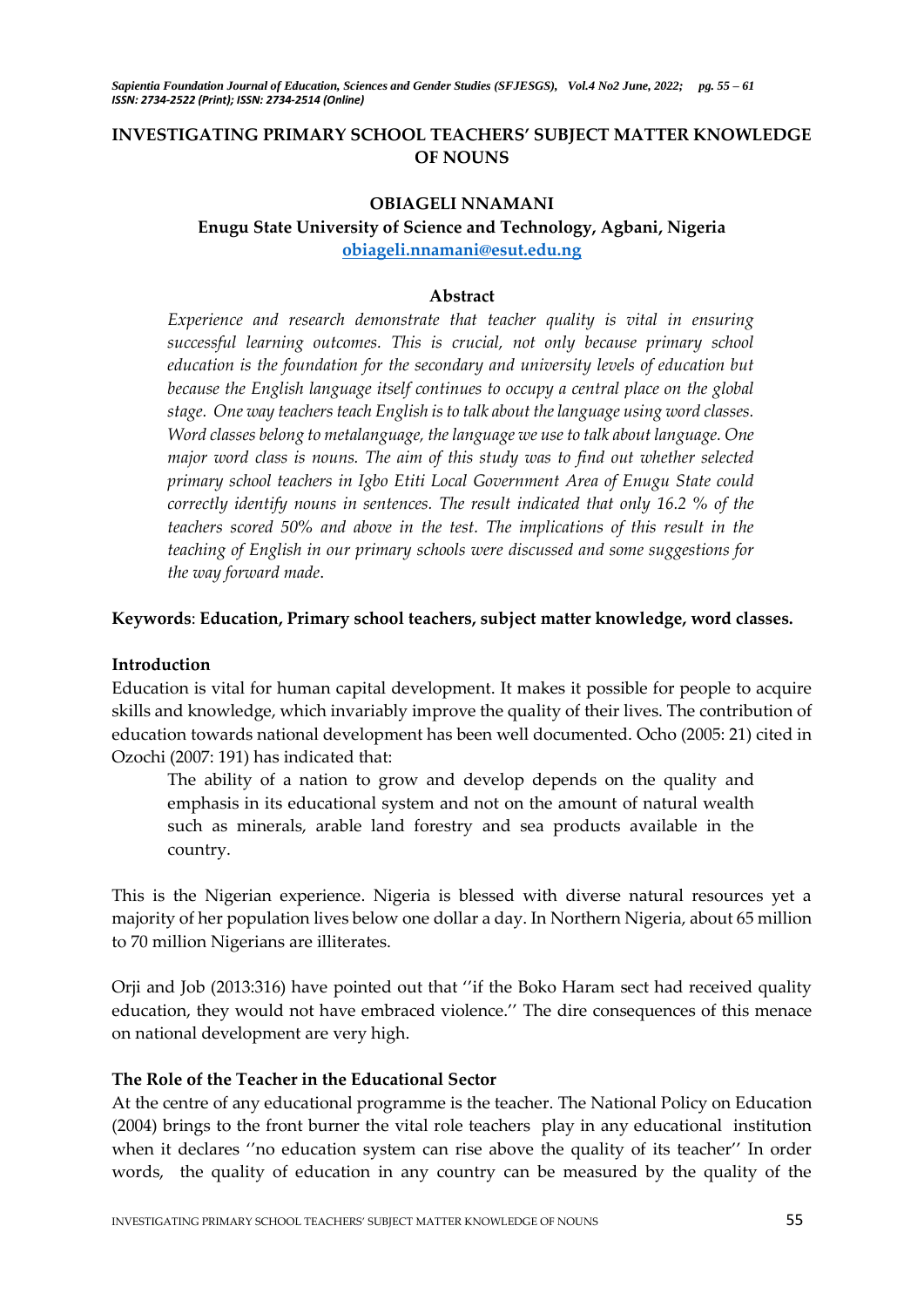countries' teachers. To underscore the vital role teachers play, Ukeje (1991:6) cited in Nworgu & Esobhawan (2014:200) has observed:

If the child is the center of the educational system, the teacher is the pivot of the educational process. This is because in any educational Process, there always stands the teacher, in front or at the back, at the centre or at the side, what he knows and does not know, cannot do or fail to do can be an irreparable loss to the child.

If teachers occupy such a key position, their quality can make or mar the pupils they teach.

### **Knowledge of Subject Matter**

The knowledge of subject is an important competence teachers require to make a positive difference among learners. The Knowledge of subject matter is a conceptual mastery of subject matter and the capacity to be critical of knowledge itself. Commenting on the significance of teachers' knowledge of subject matter, Loewenberg and McDiarmid (2013) posit:

If teaching involves helping people to learn, then understanding what is to be taught is a central requirement of teaching. The various tasks involved in teaching such as selecting worthwhile activities, giving helpful explanations, asking productive questions and evaluating students learning all depend on the teachers' understanding of what it is that students are to learn

A teacher in a College of Education defined a clause as a sentence. When the researcher asked the difference between a clause and a sentence, the teacher hurriedly glossed over her explanations and went on to another topic. When teachers possess inaccurate knowledge or see knowledge in narrow ways, they are likely to pass the wrong ideas down to learners.

#### **Problem**

Word classes are the language we use to talk about language itself. Himmelmann (2010: 1) highlights the significance of word classes when he states:

'' their critical position is due to the fact that they provide central building blocks for the architecture of grammars and of lexical entries in dictionaries'. Grammatical rules are stated in terms of word classes and there is a mutual dependency between the grammatical rule system and the word class system.

Without word classes it will be difficult to talk about how sentences are constructed, or to tell pupils why their sentences are incorrect and how to correct the sentence. Nouns are a major part of word classes. According to Okoye (2017:20)

Nouns are important in building sentences. We use them to say which people, things, ideas, events we are talking about in our sentences…..

It is therefore difficult for us to write an effective sentence without implying a noun.

Nouns contribute to the difficulty of a sentence. The number of difficult nouns we use in a sentence, according to research, determines the level of difficulty of the sentence. The more different nouns we use in a sentence, the more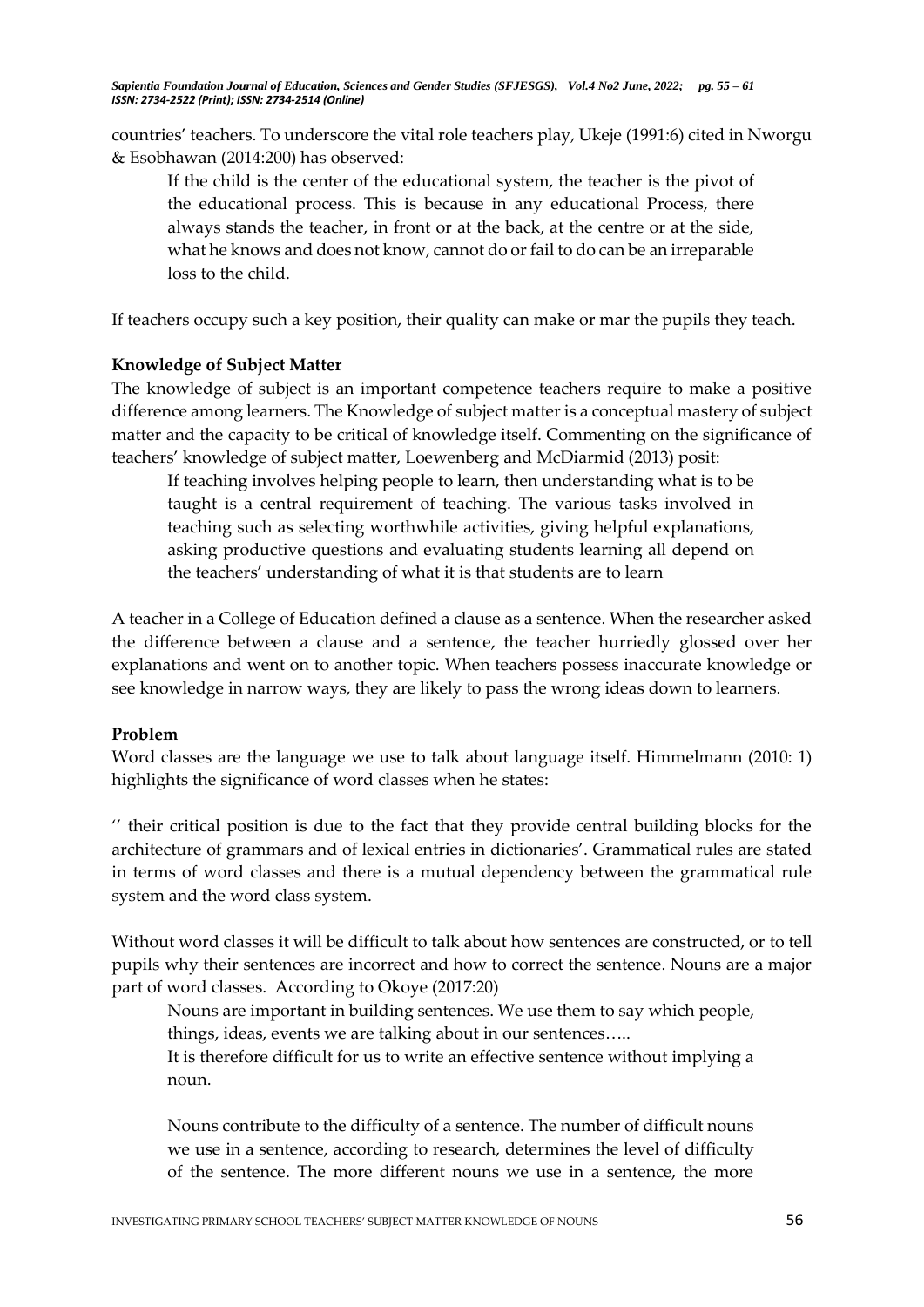information our reader will have to process. In other words, the more nouns our sentences contain, the more difficult the sentences will be to understand.

Since the English language contains an infinite number of nouns, Primary School teachers ought to be able to identify them in sentences in order to teach English effectively at the foundation level of education. We are also interested in nouns because Okoye ( 2017: 20) and Obika( 2016: 135) have indicated that nouns are very many and can be problematic to second language learners.

The crucial question this study tried to answer then was: 'To what extent can primary school teachers in Igbo Etiti Local Government Area of Enugu State correctly identify nouns in sentences?

# **2.4 Theoretical Framework**

The theoretical support for this study is the classical theory of categorization which is often traced to Aristotle's two works Categories and Metaphysics ( Taylor: 2003:20) . The theory of categorization posits that:

When a person at first sees only the unity or common quality of many things, he must not give up until he sees the differences in them, so far as they exist in classes; and conversely, when all sorts of dissimilarities are seen in a large number of objects he must find it impossible to be discouraged or to stop until has gather into one circle of similarity all the things which are related to each other and has included them in some sort of class on the basis of their essential nature (285a-285b

The basic tenets of the classical theory of categorization are that categories exit objectively. Based on the category theory, each word in English must be associated with a category label in order to be used in constructing phrases, clauses and sentences.

While some experts agree that knowledge of word classes is essential in learning the English Language, others do not. For example, in supporting the teaching of word classes, the DfEE/Qualifications and Curriculum Authority (QCA) (1999: 38) states that'' Pupils should be taught the principles of sentence grammar.'' However, as to be expected, not every teacher of English believes that word classes, especially nouns, should be taught in the English Language classroom. Critics of the teaching of English word classes are mostly native speakers of the language.

These teachers argue that teaching word classes consumes a lot of classroom time and they believe that ability to analyze how language works does not necessarily make people fluent users of the language. Okoye & Nnamani (2018) have however argued that teachers of native speakers of the English language can afford to take this stance for two main reasons. First, as native speakers, their students have implicit knowledge of word classes because they read and think in English. Second, these students are introduced to reading in English at a very early age. A primary 3 British pupil is, therefore, most likely to recognize a noun without necessarily knowing why the word is a noun. This innate knowledge of word classes gives them an edge over Nigerian primary 3 pupils for whom English is a second language.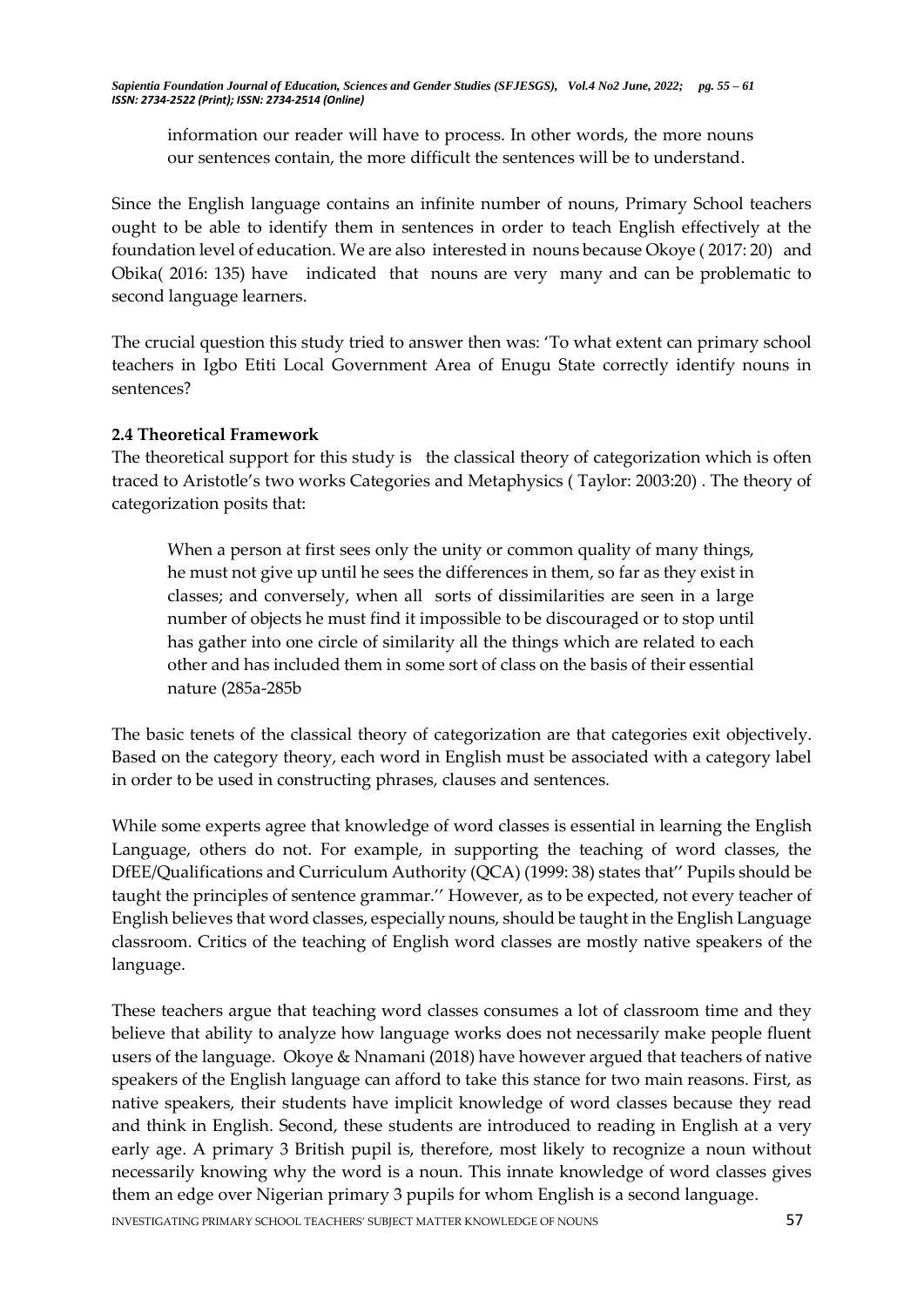It is important to point out that most of the studies of word classes were carried out by native speakers of English and by lecturers of English as a foreign language. Tsang (2011:1-18) for example, investigated the English metalanguage awareness among Primary School teachers in Hong Kong. The teachers were asked to produce, recognize, correct, and explain grammatical forms and their functions. Twang discovered that the school teachers' best performance was in recognizing the word classes while their worst performance was in explaining word classes perhaps because explaining required the teachers to use met language.

It seems from the results of our searches that no research has been carried out on knowledge of nouns among Primary School teachers in Igbo Etiti Local Government Area of Enugu State. This neglect has a far-reaching effect on the subject matter knowledge of teachers. Such a study is absolutely necessary in Nigeria as it will show our English Language teachers some of the ways of helping primary school learners, undergraduates and teachers in training how to identify nouns , a knowledge that is mandatory for academic and professional success.

### **Methods**

South Saharan Development Organization, a non –governmental organization, in Enugu engaged the researcher and other lecturers to train thirty primary school teachers randomly selected from Igbo Etiti local Government of Enugu State. The aim of the workshop, which took place between 19 – 21 June 2018 at Nsukka, was to improve learning outcomes through capacity building in modern teaching techniques.. After the training, the questionnaire was administered.

An authentic text from UNESCO SOURCES, N0 9, April 1997, was used for the study. The text contains 75 words, 18 of which are nouns. (See the appendix for sample of the text.). The teachers were asked to underline nouns wherever they appeared in the text. No time limit was given for the exercise and respondents were not allowed to discuss the answers while carrying out the test.

One limitation of this study is that some of the respondents may have been too tired to respond appropriately to the questionnaire as the questionnaire was administered after a workshop. However, it can be argued that no matter how tired N.C.E holders are, they should be able to identify nouns correctly.

#### **Results**

The teachers' choices indicated that they had very little knowledge of nouns. Some answers were discarded because some teachers underlined a noun and a word before it which is not a noun. Such answers indicated guess work and so were marked as wrong. The highest score was 17 while the lowest was 1. Three teachers scored I out of 18; three teachers scored 3 out of 18 and 4 teachers scored 5 out of 18. Many teachers avoided underlining any word for lack of knowledge. Here are some examples of their ridiculous choices for nouns.

#### **Nouns**

Non- Sterile No one, they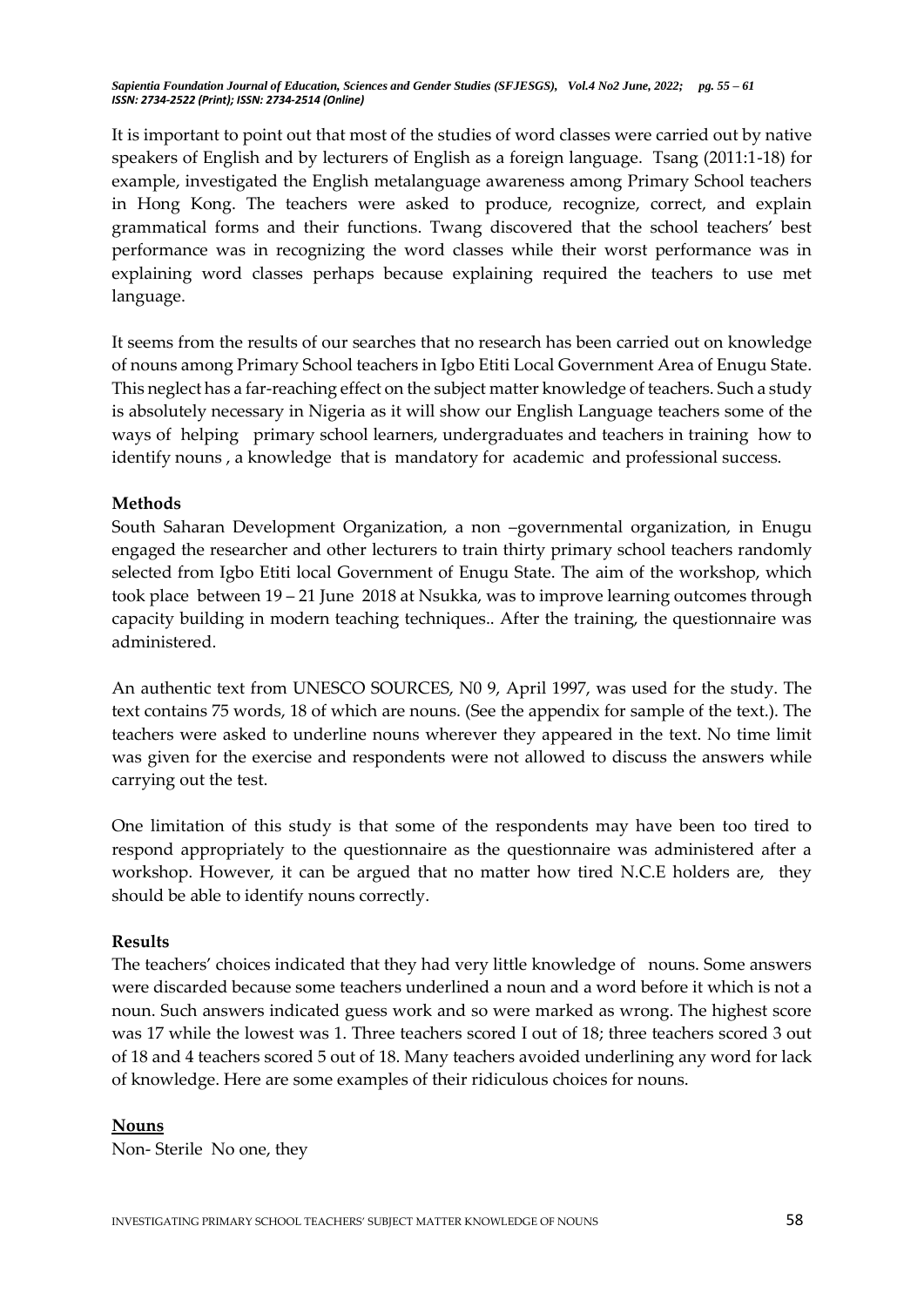# **Test of Hypothesis:**

- H01: Primary School teachers in Igbo Etiti Local Government Area of Enugu State do not have knowledge of nouns.
- H11: Primary School teachers in Igbo Etiti Local Government Area of Enugu State have knowledge of nouns.

**Table 1: t-test Statistic on mean scores for knowledge of nouns by primary school teachers in Igbo Etiti Local Government Area of Enugu State** 

| <b>One-Sample Test</b> |    |        |         |    |        |        |                       |  |
|------------------------|----|--------|---------|----|--------|--------|-----------------------|--|
| <b>Scores</b>          |    |        | SD      | Df | t-cal  | t-crit | <b>Decision</b>       |  |
| Teachers               | 30 | 4.6700 | 2.65549 | 99 | 17.586 | 1.658  | Reject H <sub>o</sub> |  |

Source: SPSS version 22 analysis.

### **Decision**

From the spss output, the calculated t value  $(17.586) > t$  critical  $(1.658)$ , we reject the null hypothesis at 5% level of significance and conclude that Primary School teachers in Igbo Etiti Local Government Area of Enugu State have a knowledge of nouns but to a low extent.

# **Findings & Discussion**

As the results indicate, a majority of the teachers in Igbo Etiti Local government Area of Enugu State performed poorly in identifying nouns. If teachers lack adequate knowledge of nouns, how will such teachers describe language as they teach? Teachers' inadequate knowledge of word classes is not limited to second language teachers in Nigeria. Schoonmaker ( 2015 ) discovered that in -service teachers studying an undergraduate English course at a university in Florida had limited ability to express grammar errors and use proper metalanguage , language connected with word classes.

In spite of these findings from Igbo Etiti Local Government Area, it is unfortunate that some use of English teachers in Colleges of Education and in Nigerian Universities believe that communicative competence is more important than grammatical competence and so often gloss over the teaching of nouns. Others assume that the students should have acquired adequate knowledge of nouns while in the primary and secondary schools since it is in the English Curriculum. But if in- service teachers in America, whose first language is English, struggle with knowledge of word classes, teachers of English in higher institutions should take the teaching of nouns seriously.

Teachers of English in Colleges of Education and Faculties of Education in Nigerian universities need to teach students, as Okoye ( 2017: 20-30 ) has pointed out not only how to use meaning to identify nouns but how to use the way they look and their position in sentences.

INVESTIGATING PRIMARY SCHOOL TEACHERS' SUBJECT MATTER KNOWLEDGE OF NOUNS 59 The finding from this study appears to suggest that teachers in Igbo Etiti Local Government Area of Enugu State are poor in English. This finding is similar to the findings of made of Primary School teachers in Benin-City and Kaduna State respectively which has attracted the attention of their State governors. Ihejirika (2014) recalls the encounter between the ex-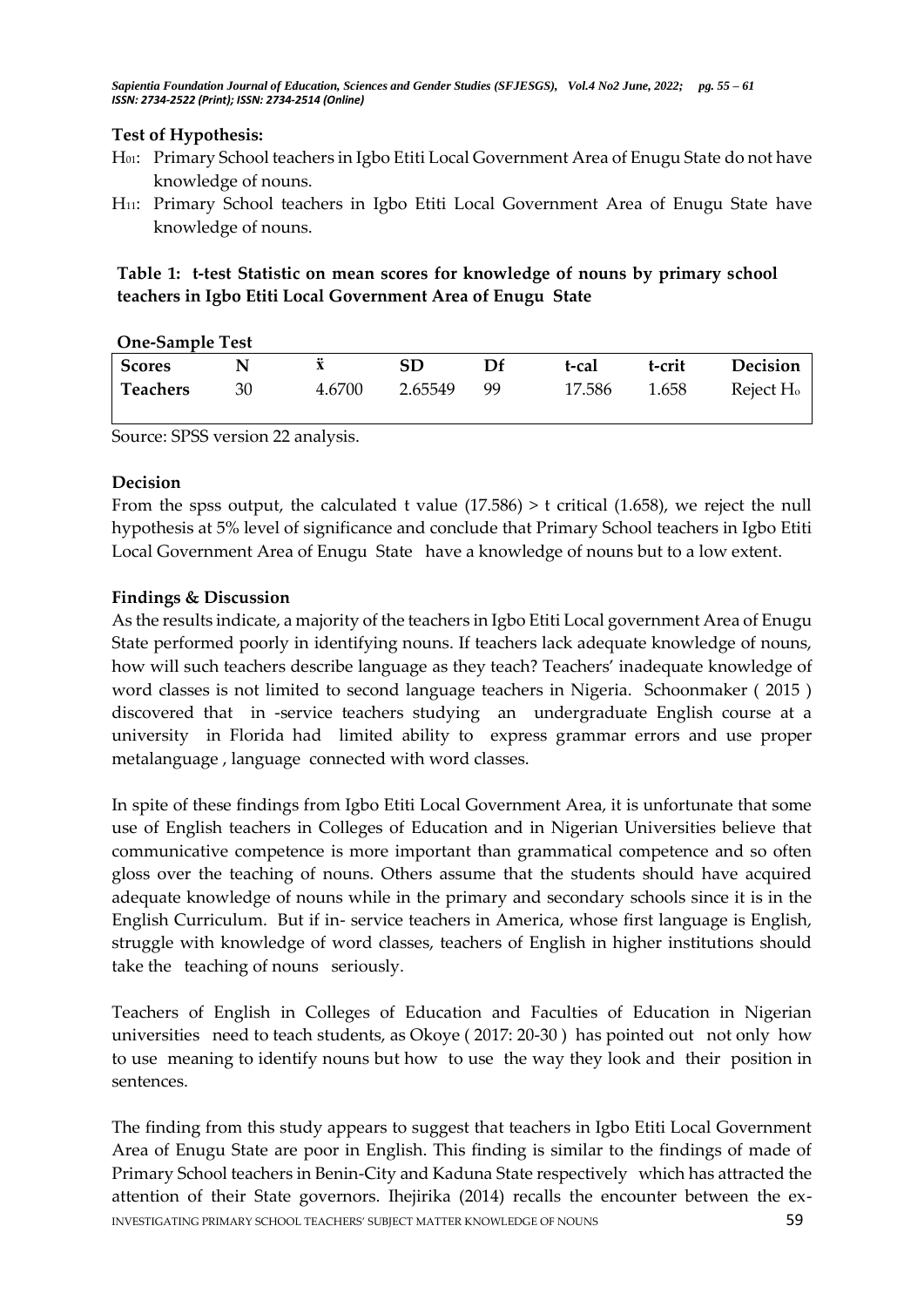governor of Edo State, Adams Oshiomhole, and a primary school teacher, who in spite of her many years of teaching experience was unable to read the contents of an affidavit. In similar circumstances, the governor of Kaduna State, Gov El Rufai, sacked 22,000 teachers in 2017 when they remained irredeemable in spite of several trainings and re-trainings. (Daily Posts)

The consequences of low quality teachers on this all important education sector are far reaching yet government has not helped matters. Whereas UNESCO recommends that 26% of government expenditure should be spent on education, in 2019, Enugu State government spent a paltry 5 % on education. While we call on government to invest more on teacher education, we concede that government alone cannot effectively bear the burden of improving the quality of teachers. Hence, we suggest private sector collaboration with government, whereby managers of Private School whose learners have success stories to tell arrange for teacher training in public schools. Unless Nigerians begin to give freely to our communities, the Uhuru we seek in educational sector will be far-fetched.

#### **References**

- Himmelmann, Nikolaus P. (2017) Word Classes Oxford Bibliographies oxfordbibliographies.com/…/obo-9780
- 'Ihejirika, R.C (2014) "Integrating Extensive Reading in the School Curriculum: An Effective Reading in the School Curriculum: An Effective Strategy for Enhancing and Sustaining Literacy in Nigeria'' *Interdisciplinary Journal of Contemporary Research in Business.*
- Loewenberg, Ball & Williamson G.McDiamid (2013) The Subject Matter Preparation of Teachers W.R Houston (ed.) Handbook for Research on Teacher Education .New York: Macmillan.
- Nworgu U.J and B.I. Esobhawan (2014) ''Teacher Quality and Quantity: Implications for the Implementation of Universal Basic Education in Nigeria'' Academic Research International Vol.5 No 1 pp199-208
- Obika Ngozi Ohakamki (2016) ''Syntactic Variation in Nigerian English and Students Achievement in English Language'' Journal of Humanities & Social Sciences Vol. 21, Issue 7, p.131-139.
- Okoye, Ifeoma. (2017) *Go for Gold With Your Writing: A Practical Self Guide to Writing God-Winning Sentences.* Enugu: The Rising People's Press
- Orji Kingdom E. and Maekae Job (2013). "The Role of Education in National Development: Nigerian Experience" in European Scientific Journal Vol 9, No 28 Pp 312-320
- Tsang, WL (2011) "English Metalanguage among Primary School Teachers in Hong Hong" GEMA Online Journal of Language Studies v.11n1, Pp.1-16
- Ozochi Chidi (2008) History *of Education: A Global Trend* Enugu: Fabson Graphics
- Schoonmaker, Aimee (2015). ''Increasing Metalanguage Awareness as a Necessary Precursor for Pre-service Teachers'' Doctoral Dissertation, University of Central Florida.